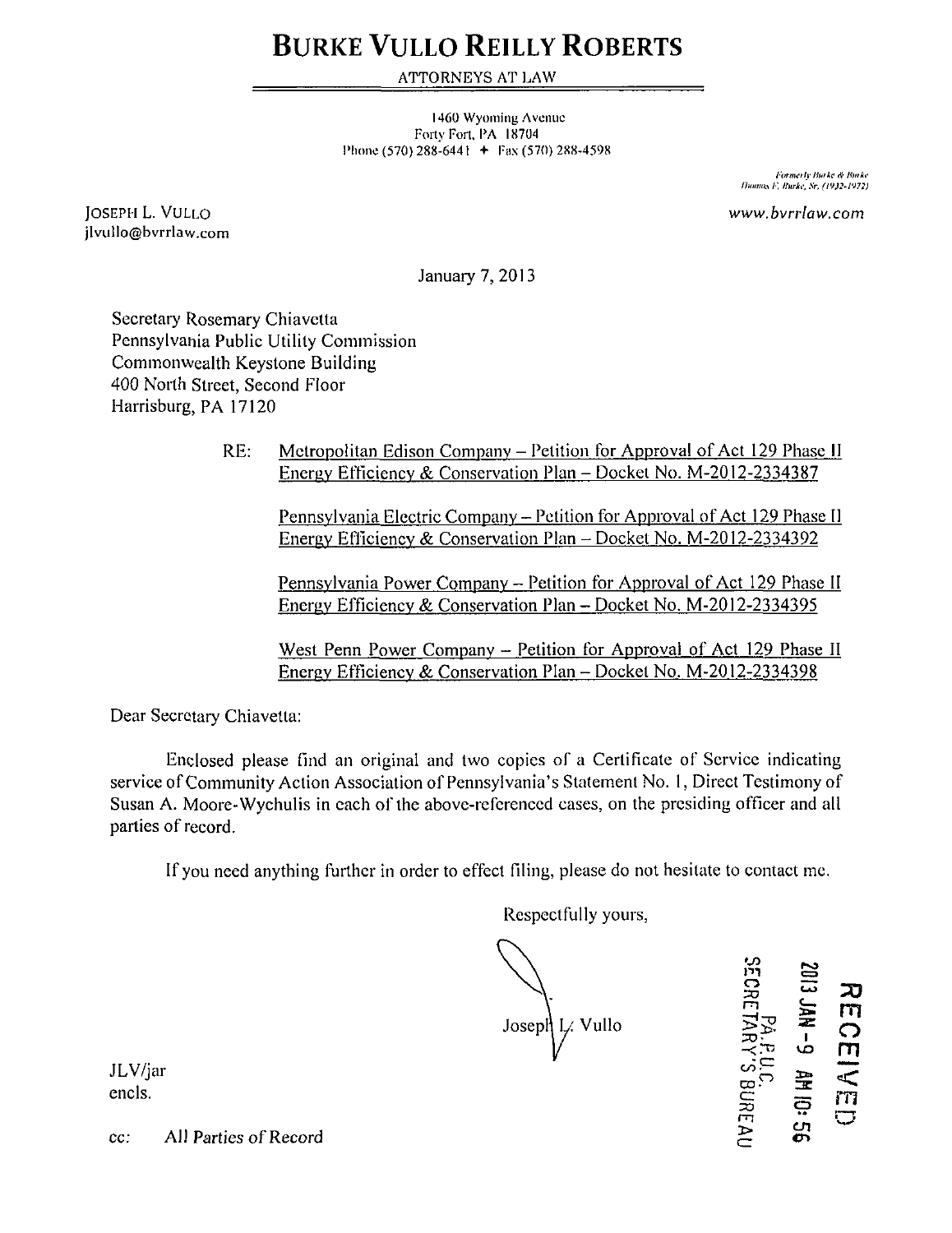# RECEIVED

### 2013 JAN-9 AM 10:56

PA.P.u.C SECRETARY'S BUREAU

### **BEFORE THE PENNSYLVANIA PUBLIC UTILITY COMMISSION**

| Metropolitan Edison Company – Petition<br>For Approval of Act 129 Phase II Energy<br>Efficiency & Conservation Plan   | ٠      | Docket No. M-2012-2334387 |
|-----------------------------------------------------------------------------------------------------------------------|--------|---------------------------|
| Pennsylvania Electric Company – Petition<br>For Approval of Act 129 Phase II Energy<br>Efficiency & Conservation Plan | ٠      | Docket No. M-2012-2334392 |
| Pennsylvania Power Company – Petition<br>For Approval of Act 129 Phase II Energy<br>Efficiency & Conservation Plan    | ÷<br>٠ | Docket No. M-2012-2334395 |
| West Penn Power Company – Petition<br>For Approval of Act 129 Phase II Energy<br>Efficiency & Conservation Plan       |        | Docket No. M-2012-2334398 |

 $\sigma^2 \neq$ 

#### **CERTIFICATE OF SERVICE**

The undersigned certified that he serve true and correct copies of the Community Action Association of Pennsylvania's Statement No. 1 - Direct Testimony of Susan A. Moore-Wychulis in each of the above-referenced cases upon the following participants this  $7<sup>th</sup>$  day of January, 2013, via first-class mail:

ALJ Elizabeth H. Barnes PA Public Utility Commission P.O. Box 3265 Harrisburg, PA 17105-3265 Kathy Jo Kolich, Esquire FirstEnergy Service Company 76 South Main Street Akron, OH 44308 Lauren M. Lepkoski, Esquire FirstEnergy Services Co. 2800 Pottsville Pike Reading, PA 19612 John F. Povilaitis, Esquire Buchannan Ingersol & Rooney, PC 17 North Second Street 15<sup>th</sup> Floor Harrisburg, PA 17101-1503 Johnnie E. Simms, Esquire Bureau of Investigation & Enforcement Pennsylvania Public Utility Commission P.O. Box 3265 Commonwealth Keystone Building 400 North Street, 3<sup>rd</sup> Floor Harrisburg, PA 17105-3265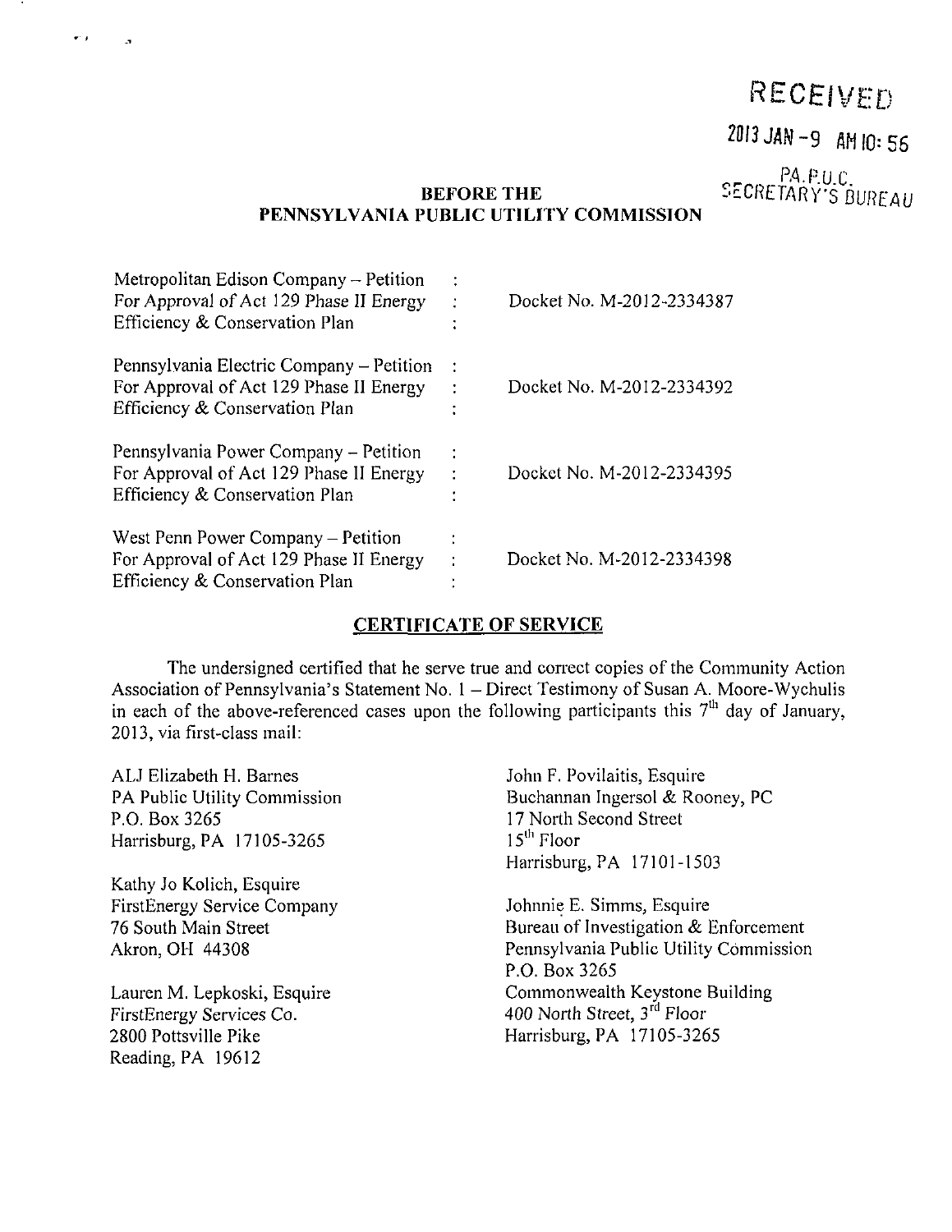Tanya McCloskey, Esquire Office of Consumer Advocate 5<sup>th</sup> Floor Forum Place 555 Walnut Street Harrisburg, PA 17101-1923

 $\ddot{\phantom{1}}$ 

Steven C. Gray, Esquire Office of Small Business Advocate 300 North Second Street Suite 1102 Harrisburg, PA 17101

Zachary Max Fabish, Esquire The Sierra Club 50 F Street 8<sup>m</sup> Floor Washington, D.C. 20001

Harry S. Geller, Executive Director Patrick M. Cicero, Esquire PA Utility Law Project 118 Locust Street Harrisburg, PA 17101

Heather M. Langeland, Esquire PennFuture Regional Enterprise Tower 425 Sixth Avenue Suite 2770 Pittsburgh, PA 15219

Teresa K. Schmittenberger, Esquire Charis Mincavage, Esquire Susan Bruce, Esquire McNees, Wallace and Nurick, LLC 100 Pine Street P.O. Box 1166 Harrisburg, PA 17108

Kriss Brown, Esquire Law Bureau PA Public Utility Commission 400 North Street Third Floor P.O. Box 3265 Harrisburg, PA 17105-3265

JOSEPH L. VULLO, ESQUIRE I.D. No. 41279 1460 Wyoming Avenue Forty Fort, PA 18704 (570)288-6441 e-mail: jlvullo@bvrrlaw.com Attorney for Community Action Association of Pennsylvania